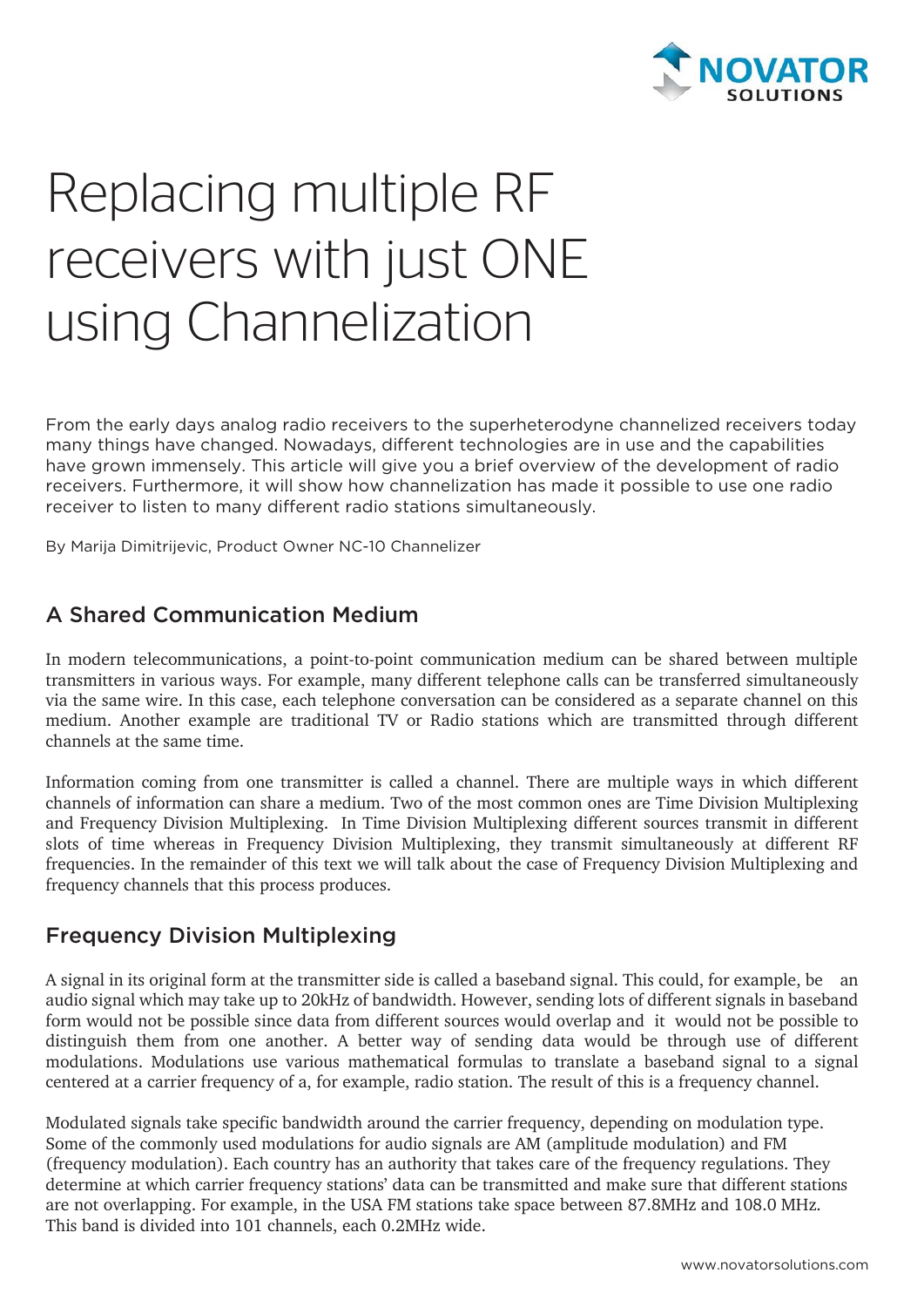#### Principles of Radio Receivers

A radio receiver is an electronic device that receives radio waves using an antenna and converts them to alternating currents. The desired information is then extracted from this current. The receiver uses analog filters to separate the desired radio frequency signal from other signals picked up by the antenna. The analog filter is followed by an amplifier which is used to increase the signal's power. Then finally demodulation is carried out to get the original signal. Information obtained in this way can be sound, images or data.

In various industries radio receivers can be used to acquire different types of information. To make this topic simpler to discuss, for the remainder of this article we will focus on a radio receiver's functionality known in consumer electronics. This implies receiving and reproducing sound from radio broadcasting stations (AM or FM).

As explained in the introduction a specific channel of interest, an FM radio station in our example use case, is transmitted at a specific carrier frequency with a specific bandwidth. It is transmitted together with many different channels of information, all at different carrier frequencies. To be able to play the radio station, we need to do the steps mentioned in the transmitting phase in reverse order. That means that the signal first needs to be translated from higher frequency to the baseband. The next step is demodulating it so that it can turn back to its original form.

## Frequency Tuning

Let us observe the hypothetical FM broadcasting scheme given in Figure 1. Every station takes 200kHz bandwidth but all of them are transmitted at different carrier frequencies. To listen to FM Station 3 the radio receiver needs to obtain its specific 200kHz of information. This was done using a process called tuning in early receivers where the frequency of the receiver was adjusted to the carrier frequency of the channel of interest.

However, due to the lack of components able to do frequency selection besides the antenna itself, the bandwidth of the receiver was equal to the bandwidth of the antenna. This meant that receiver would accept many different frequencies and not only the ones between 99.9MHz and 100.1MHz that we are interested in. Hence, the receiver would pick up information from the surrounding different stations seen in the figure below. This resulted in bad reception since our data of interest was overlapping with data from other channels of information.

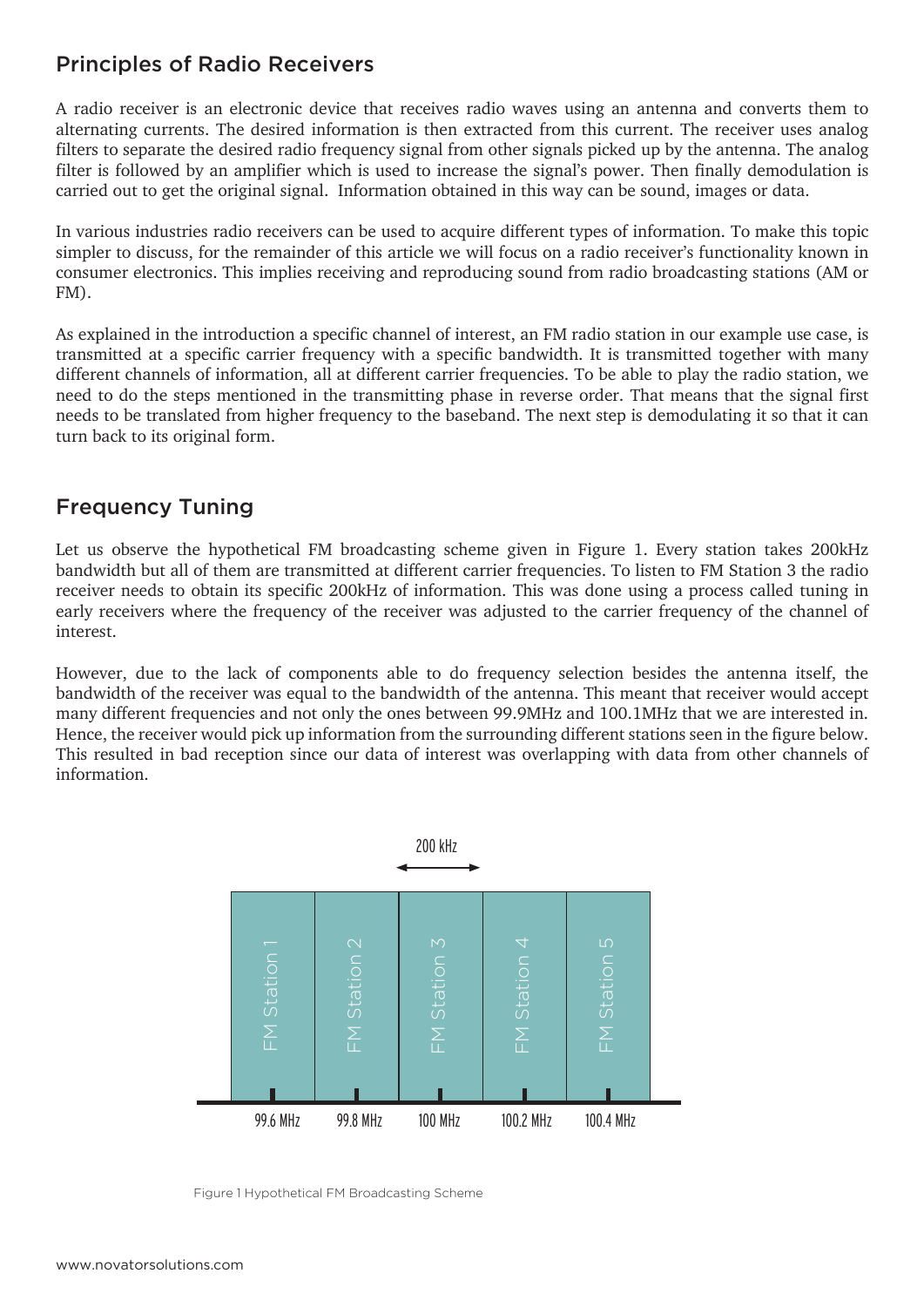## Tuned Circuit

With the development of the tuned circuit, it became possible to extract only the desired channel's frequencies. This was done by placing a tuned circuit between the antenna and the detection system of a receiver. The tuned circuit acted as a bandpass filter. Capacitance and inductance of the circuit determined the frequency of the tuned circuit. This meant that to listen to different stations this bandpass filter would need to change its passband depending on the radio station desired and its carrier frequency. The result of this filtering is that the frequencies of interest are kept as close to their original form as possible. All other frequencies are still present but with significantly lower amplitudes.

The drawback of this type of receiver is that the channel of interest would remain at a high frequency and the higher a frequency is, the more difficult it is to create efficient filters with good selectivity. Moreover, different stations require different filters. The introduction of superheterodyne receivers helped with overcoming these issues.

## Superheterodyne Receivers

Many industry radio receivers nowadays use the superheterodyne architecture. Signals centered at a high radio frequency is first "shifted" to a lower frequency, a so called Intermediate Frequency. Only after this, processing takes place. It is IF signal that goes through filter and demodulation stages instead of a very high frequency RF signal. With this type of receiver, different radio stations are shifted to the same intermediate frequency. Given that different radio stations have same, standardized bandwidth, a unique filter can be used to extract only the channel of interest.

## Integrated Circuits

The invention of transistors and the development of integrated circuits led to the big changes in how receivers work nowadays. Many of the functions previously done by analog electronics are now done using digital circuits on a chip. Different hardware platforms were created for Digital Signal Processing on chip. Some of them include FPGAs, ASICs or dedicated Digital Signal Processors. All of these can execute signal processing operations much faster than general purpose processors (CPUs).

The process of receiving radio signals today means that the signal is digitized at the Intermediate Frequency. Afterwards, it is bandpass filtered and demodulated using Digital Signal Processing on the chip. This type of receiver is also known as Software Defined Radio. Its advantages include the possibility of dynamically changing the properties of a receiver such as filtering and demodulation type. It is important to say that the sample rate of the analog to digital converter is often much higher than the bandwidth of channel of interest.

## Digital Signal Processing

To understand the additional steps that must be done in the digital domain, we will refer to the radio signal example described before. Let us assume our Analog to Digital Converter has sample rate of 50MSps. The signal of interest has 200 kHz of bandwidth as mentioned above. After digital filtering is done the amount of data remains the same. However, the frequencies belonging to the channel of interest are unchanged and the frequencies belonging to other channels will be significantly attenuated. After this, demodulation needs to be done.

There are two ways to do this. One of them is in the chip and the other on a Windows computer that receives the filtered data from the chip. However, the amount of data is extremely high for Windows processing and therefore a reduction of the sample rate needs to be carried out. This process is called resampling and it changes the sample rate of data in such way that all information of interest is saved, and all other information is removed. In our case, resampling would lead to the sampling frequency of 200kHz since this is all that it takes to preserve all information for one FM station. The only thing remaining after this step is demodulation.